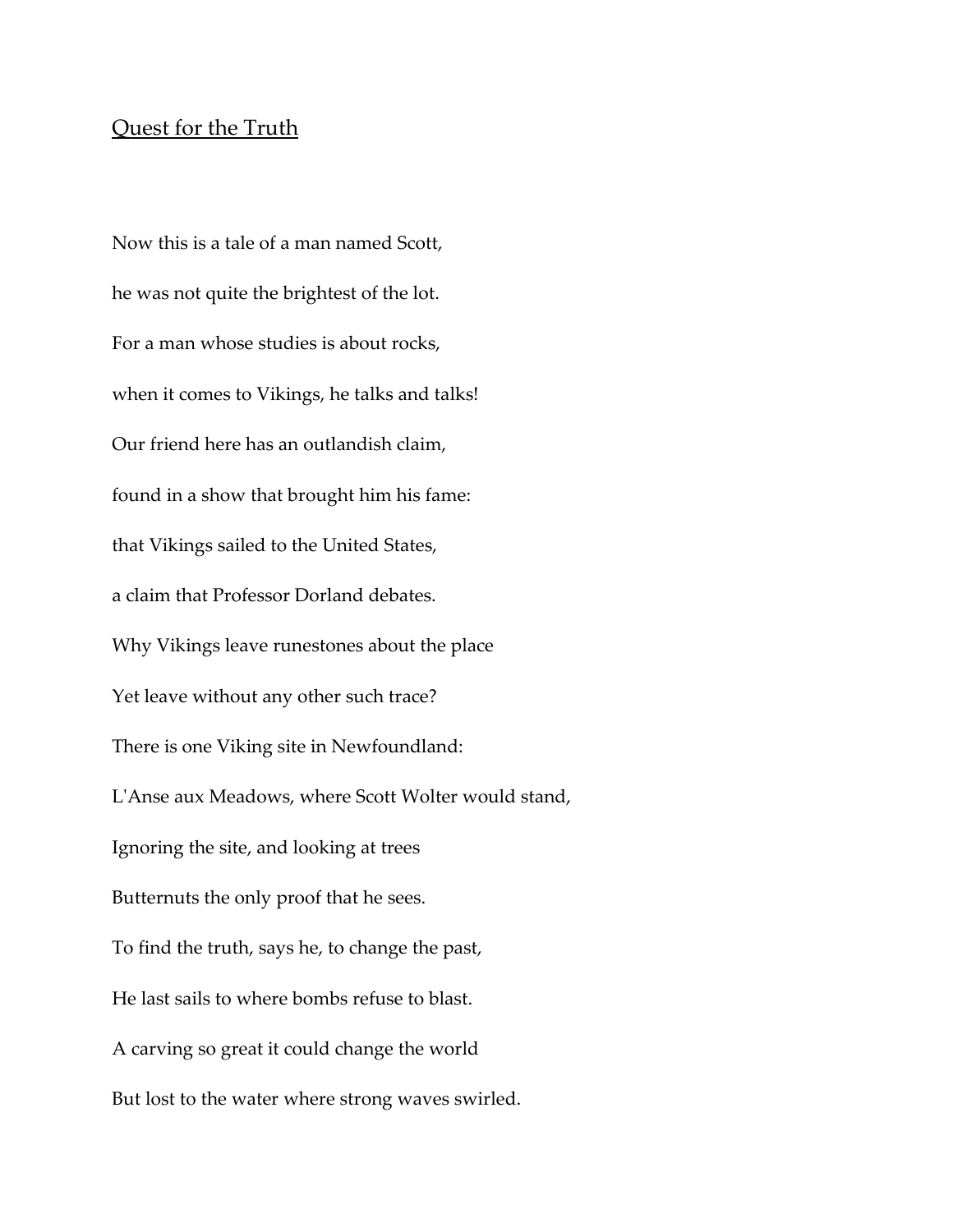So, what was the truth? We may never know. \*[1](#page-1-0) But throw Scott's theory out the window. Other fellows like Scott are on T.V, Fellows who blather some tomfoolery. One man is Juan, who caused me utter pain, When he said Atlantis is found in Spain, Under the mud-lands is what he declares. Proof? Sonar circles, rectangles, and squares. Atlantis is here! Says Juan, who's keen At Cancho Roano etchings are seen, With the circles, thought Juan, so this must be The small homage to Atlantis, said he. Atlantis was built with circular walls, Cancho Roano is built once it falls. The image of walls protected by man Is partly where Juan's theory began. Those circles serve more likely as a shield, And thus, Atlantis in Spain is repealed. Ancient Aliens, another such case

 $\overline{a}$ 

<span id="page-1-0"></span><sup>\*</sup>Actually, we do know.